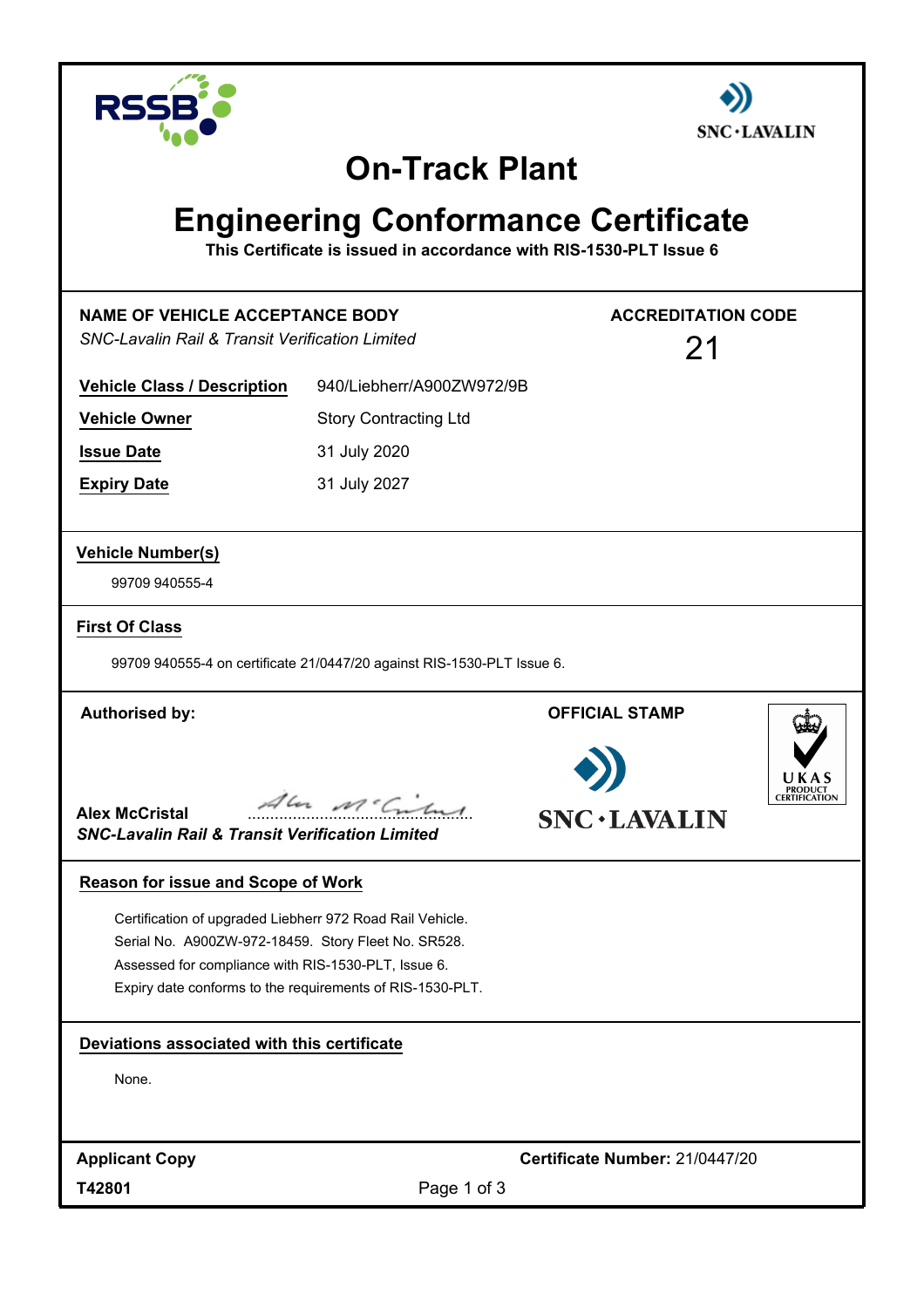



## **On-Track Plant**

#### **Previous Certificate Number**

No previous Engineering Conformance Certificate against RIS-1530-PLT Issue 6. Previous Engineering Acceptance Certificate: IF/0539/14.

#### **Maintenance Plan Details**

Story Maintenance Plan Road Rail - Liebherr A900zw (High Rail Type 972) STORY/MP/LIEBHERR 972. Issue No: Issue 1. Issue Date: July 2020.

#### **Limitations of Use**

- 1. The RRV shall only operate inside possessions.
- 2. When travelling, the vehicle is within the Plant gauge and exception for road wheels as RIS-1530-PLT. When travelling, mirrors must be folded in.
- 3. When working the vehicle the counterweight, boom, dipper and attachments can be out of the Plant gauge, dependent on the RCI settings in use. Minimum underside height of tail swing above rail is 1400mm. Maximum lateral tail swing gauge is 1390mm from the running edge of the rail. (680mm horizontal gauge exceedance). A site survey shall be undertaken to assess potential damage to infrastructure equipment prior to use.
- 4. The vehicle shall NOT on/off track, travel or work on live conductor-rail lines.
- 5. The vehicle shall NOT on/off track or travel under live OLE, except: > It may on/off track on an approved RRAP, or it may travel under live OLE, when used in conjunction with a safe system of work determined and authorised by taking guidance from the requirements of GE/RT8024, and provided the boom/dipper is in the travel position. > Minimum OLE wire height of 4.165m.
- 6. Except for the cab, when the vehicle is under live OLE access is NOT permitted onto any surfaces higher than 1.4m above rail.
- 7. The vehicle shall NOT on/off track or work if the immediately adjacent line(s) are open to traffic.
- 8. For access/egress, the vehicle shall only operate with the door to the cab adjacent to a cess or a line closed to all train movements, or the safe system of work takes account of adequate clearances to the adjacent line or lines.
- 9. The vehicle shall NOT travel on track with: - Cants greater than 200mm; gradients greater than 1:25 and/or curves less than 80m.
- 10. The vehicle shall NOT work on track with: - Cants greater than 150mm; gradients greater than 1:25 and/or curves less than 80m.
- 11. When reversing, the vehicle shall only proceed at walking speed with the driver utilising the CCTV and/or ground staff, until the superstructure/boom can be slewed to face the direction of travel.
- 12. For on/off tracking, a site specific, safe system of work (SSoW) shall be used, taking account of the requirements of the Story Operations Manual and the applicable module of the Network Rail Infrastructure Plant Manual NR/L2/RMVP/0200.

- The vehicle shall NOT be on/off tracked on cants greater than 150mm and/or gradients greater than 1:25.

Page 2 of 3

**T42801**

**Applicant Copy Certificate Number:** 21/0447/20